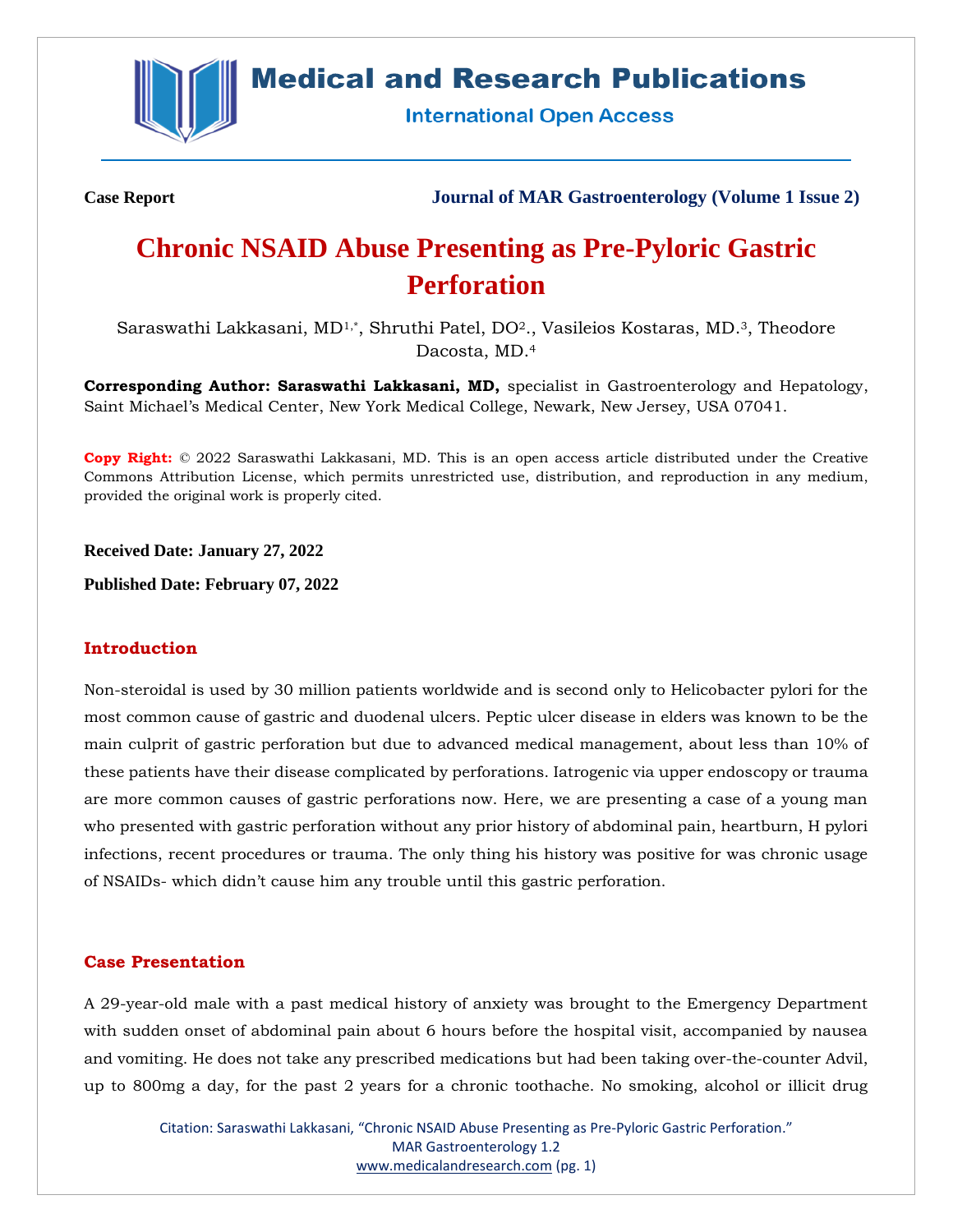#### **Journal of MAR Gastroenterology (Volume 1 Issue 2)**

history. During the initial examination, the patient has a rigid, scaphoid abdomen with no bowel sounds and diffuse tenderness, emphasized in the epigastric area. Labs were significant for white blood cell count elevated at 15.8, creatinine elevated at 1.3, glucose elevated at 172, and lipase elevated at 450. Vitals were stable. CT scan of the abdomen and pelvis with IV contrast showed free intraperitoneal air as well as fluid in the peritoneal gutters with perforation and associated with peritonitis. The colon is distended with stool up to the splenic flexure at which point there is an abrupt transition. Based on patient presentation and CT results, he was taken to the operating room for exploratory laparotomy. The procedure showed 0.5x0.5cm pre-pyloric perforation in the anterior wall with free food particles and bile with no biliary leak (Figure 1,2&3). The perforation was repaired laparoscopically with modified Graham path and fibrin glue (Figure 4&5). Afterward, methylene blue was administered to check and confirm there were no intraoperative leaks. On postoperative day three, upper gastrointestinal series with gastrograffin was done (Figure 6) which revealed no extravasation and no gastric outlet obstruction. He was started on Proton pump inhibitors and the diet advanced as tolerated. The patient was stable and discharged with a follow-up endoscopy scheduled in eight weeks.



Figure 1. Pseudomembranous inflammatory changes around the falciform ligament



Figure 2. Free intra-abdominal bile



Figure 3. Pre-pyloric gastric perforation

Citation: Saraswathi Lakkasani "Chronic NSAID Abuse Presenting as Pre-Pyloric Gastric Perforation." MAR Gastroenterology 1.2 [www.medicalandresearch.com](http://www.medicalandresearch.com/) (pg. 2)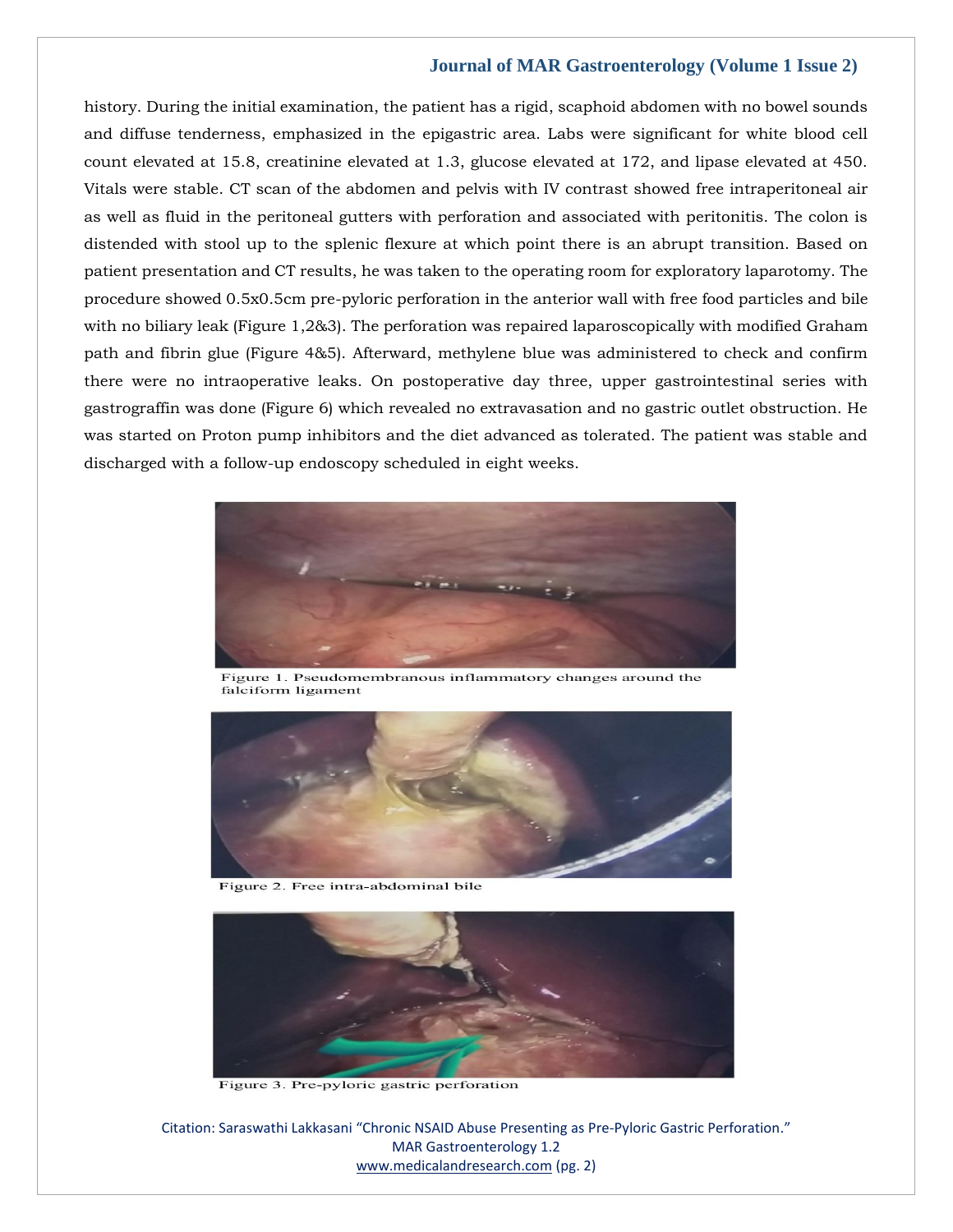

Figure 4. Primary suture repair of pre-pyloric gastric perforation



Figure 5. Omental patch over primary suture repair of pre-pyloric gastric perforation

Citation: Saraswathi Lakkasani "Chronic NSAID Abuse Presenting as Pre-Pyloric Gastric Perforation." MAR Gastroenterology 1.2 [www.medicalandresearch.com](http://www.medicalandresearch.com/) (pg. 3)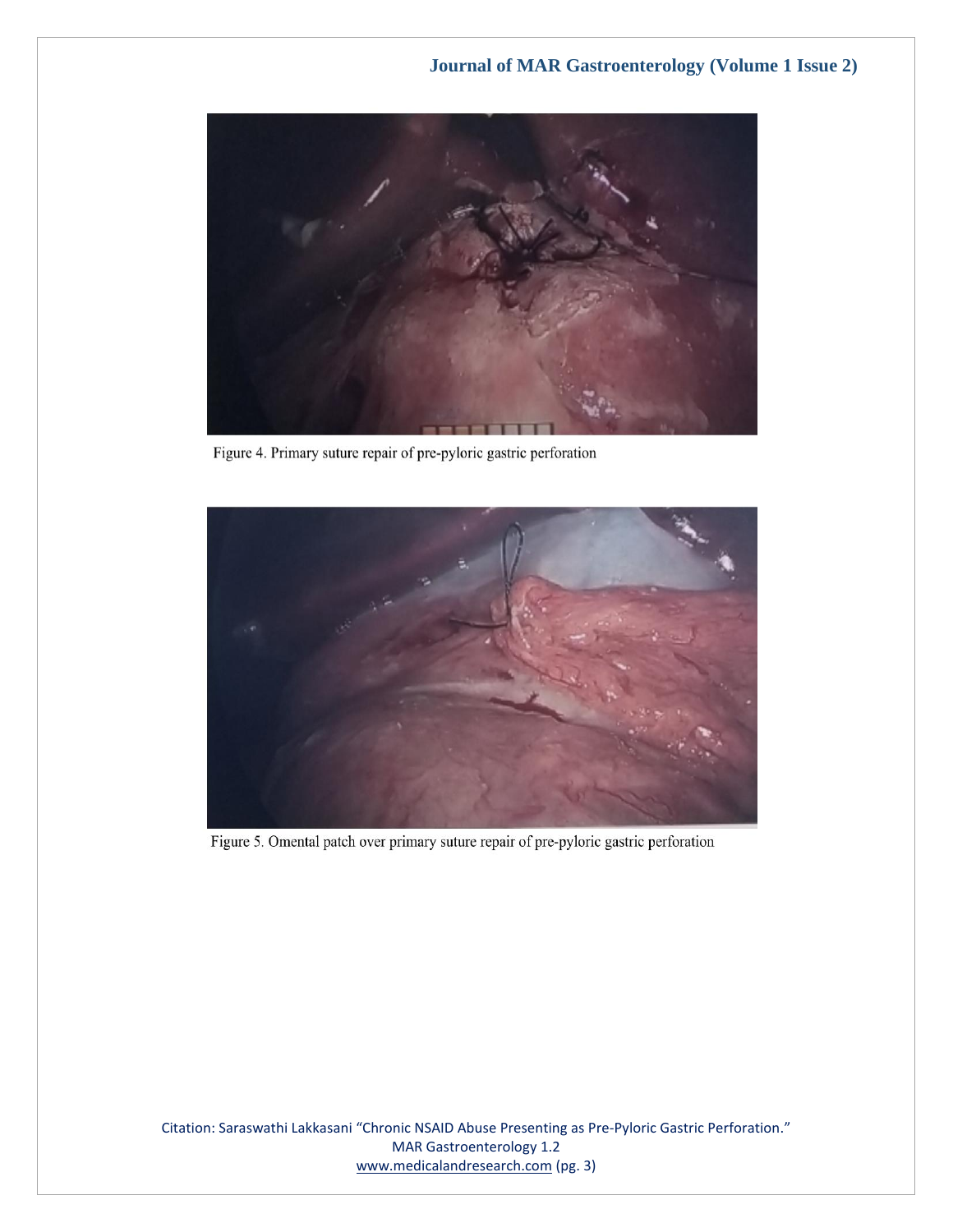

Figure 6. Upper gastrointestinal series with gastrograffin on postoperative day 3

#### **Discussion**

The class of nonsteroidal anti-inflammatory drugs (NSAIDs) is one of the most used over-the-counter medications worldwide due to their effectiveness. The severity of their overuse effect was clearly shown in the case above. The addition of acid reducers, such as PPIs and H2-receptor antagonists, was found to be beneficial at reducing the risk of duodenal ulcers but not gastric ulcers. Enteric-coated NSAIDs were found to be useful in reducing upper GI symptoms through slow-release but also increase lower GI complications. Overall, no one therapy can provide optimal relief and the complications of NSAID misuse warrant the development of alternative medications or therapies. In addition to potential new NSAID replacements, something that can be done now would be improvements in patient education. With our patient, greater awareness about his chronic over-the-counter NSAID use could have prevented this unfortunate perforation.

#### **Conclusion**

overall, there does not seem to be a single therapy that provides optimal relief. The complications of NSAID misuse warrant the development of alternative medications or therapies. In addition to potential new NSAID replacements, something that can be done now would be improvements in patient education.

> Citation: Saraswathi Lakkasani "Chronic NSAID Abuse Presenting as Pre-Pyloric Gastric Perforation." MAR Gastroenterology 1.2 [www.medicalandresearch.com](http://www.medicalandresearch.com/) (pg. 4)